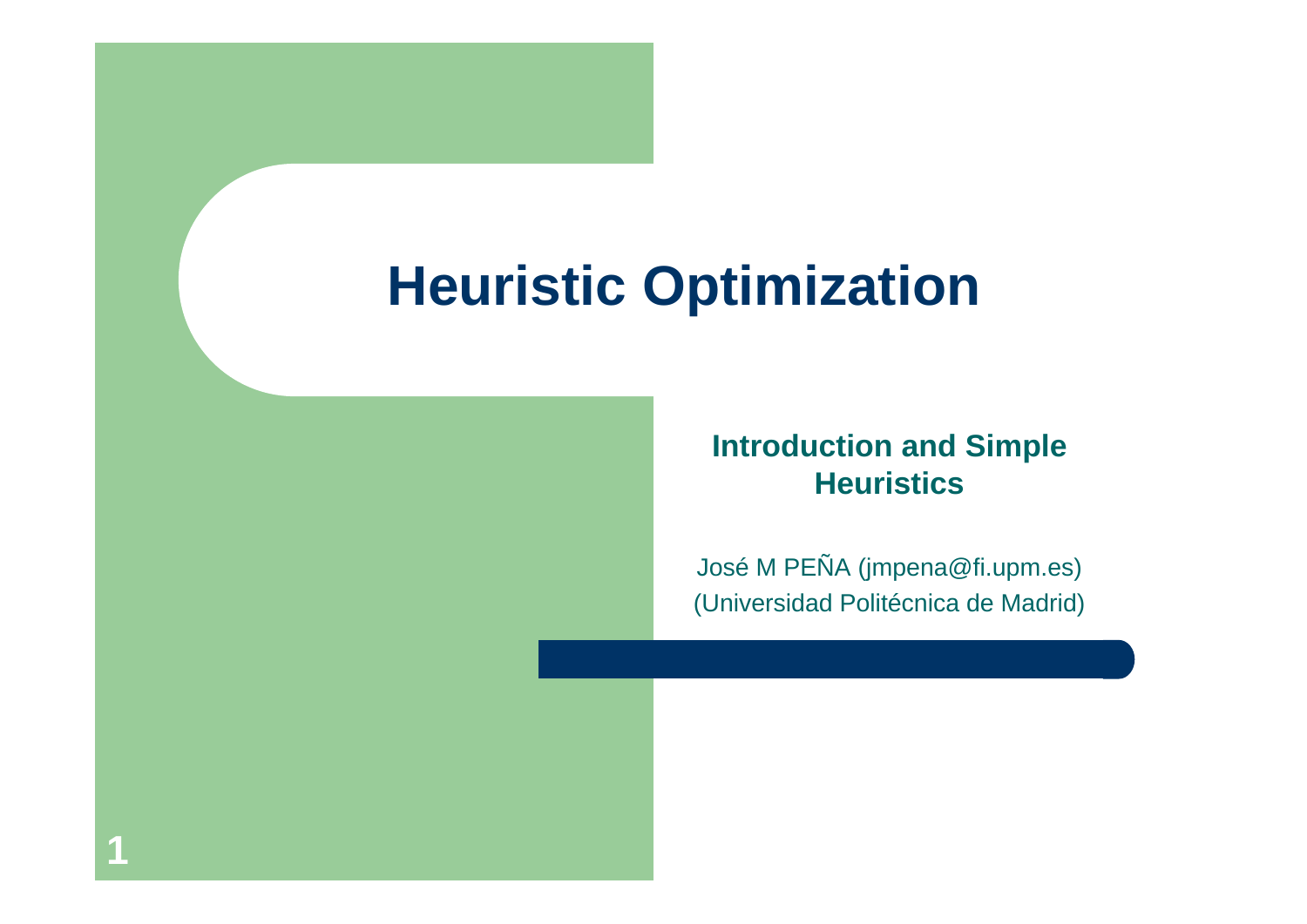#### **Outline**

- 1.What are optimization problems?
- 2.Exhaustive vs. Heuristic approaches
- 3. Typical problems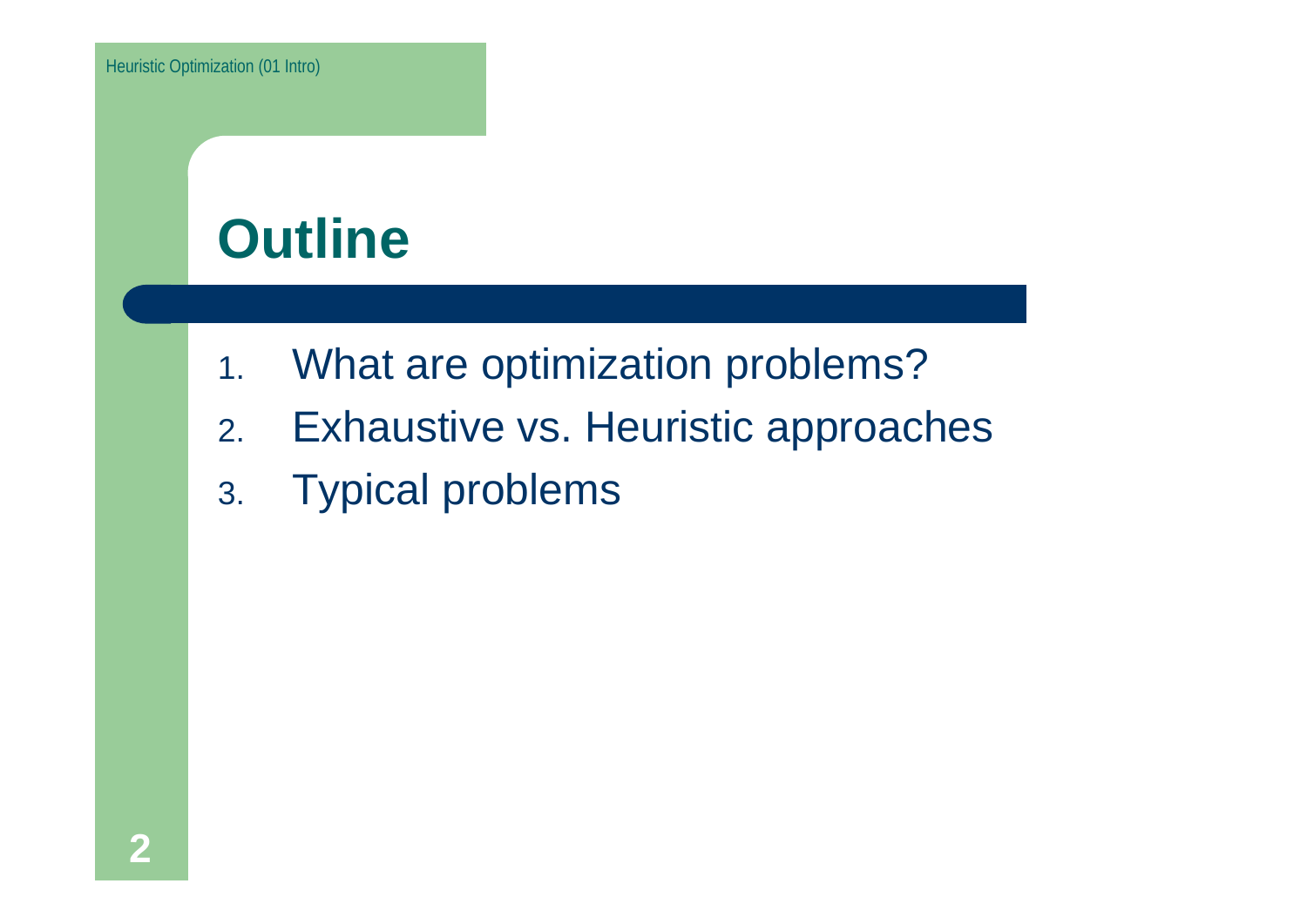# **Optimization**

- Search for the "best" configuration of a set of variables to achieve some goals
- Two categories:
	- Discrete variables
	- Real-valued variables
- Each optimization problem is specified defining
	- Possible solutions (states)
	- Objective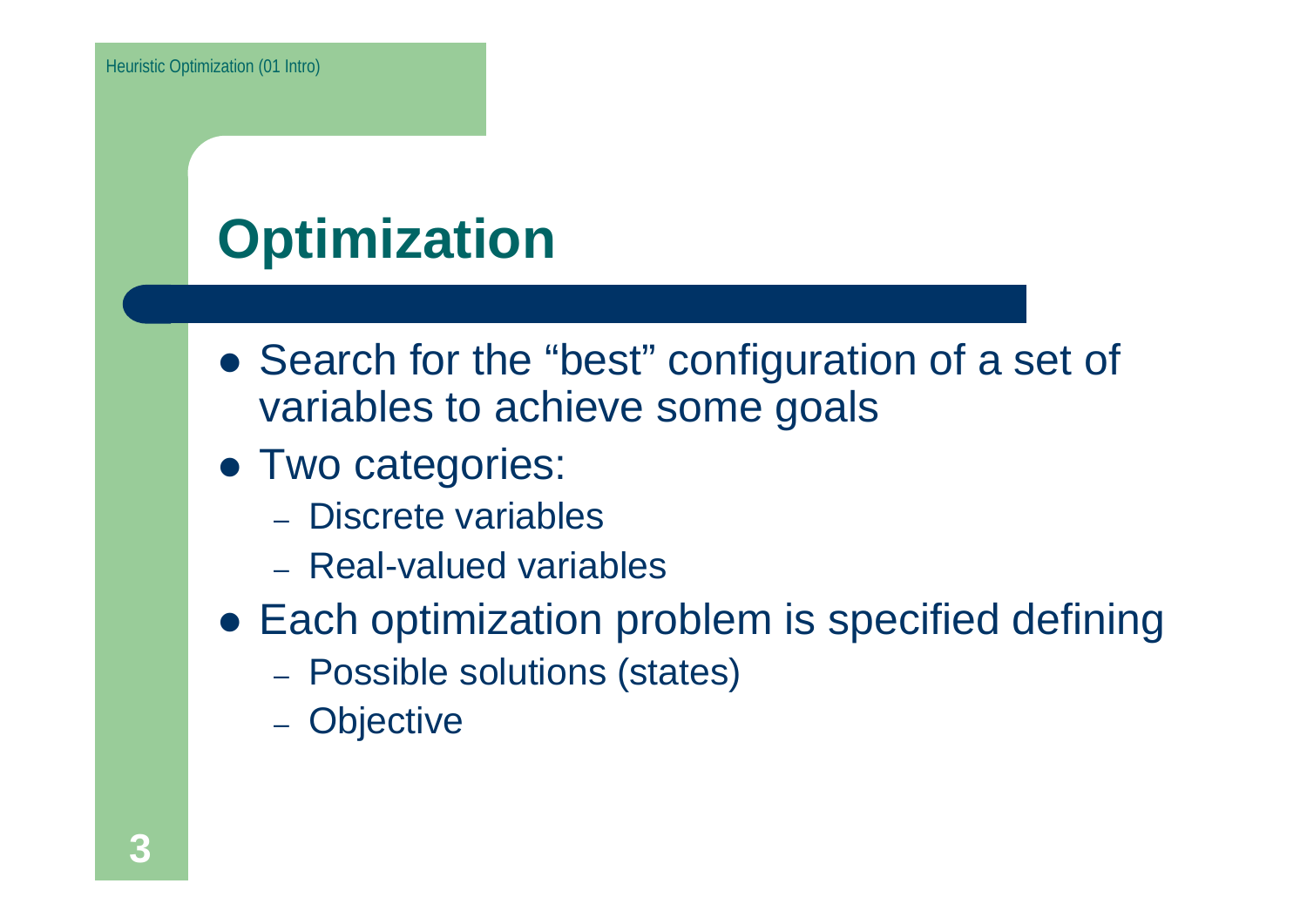# **Optimization**

- z A **optimization problem** is a pair (*X, f* ) being *X* the search space (all the possible solutions), and *f* a function – *f* : *X* <sup>→</sup> *R*
- $\bullet$  The solution  $x_{opt} \in X$  is optime if *<sup>f</sup>*(*x* ) <sup>≤</sup> *<sup>f</sup>*(*xopt* ), ∀*<sup>x</sup>* <sup>∈</sup> *<sup>X</sup>*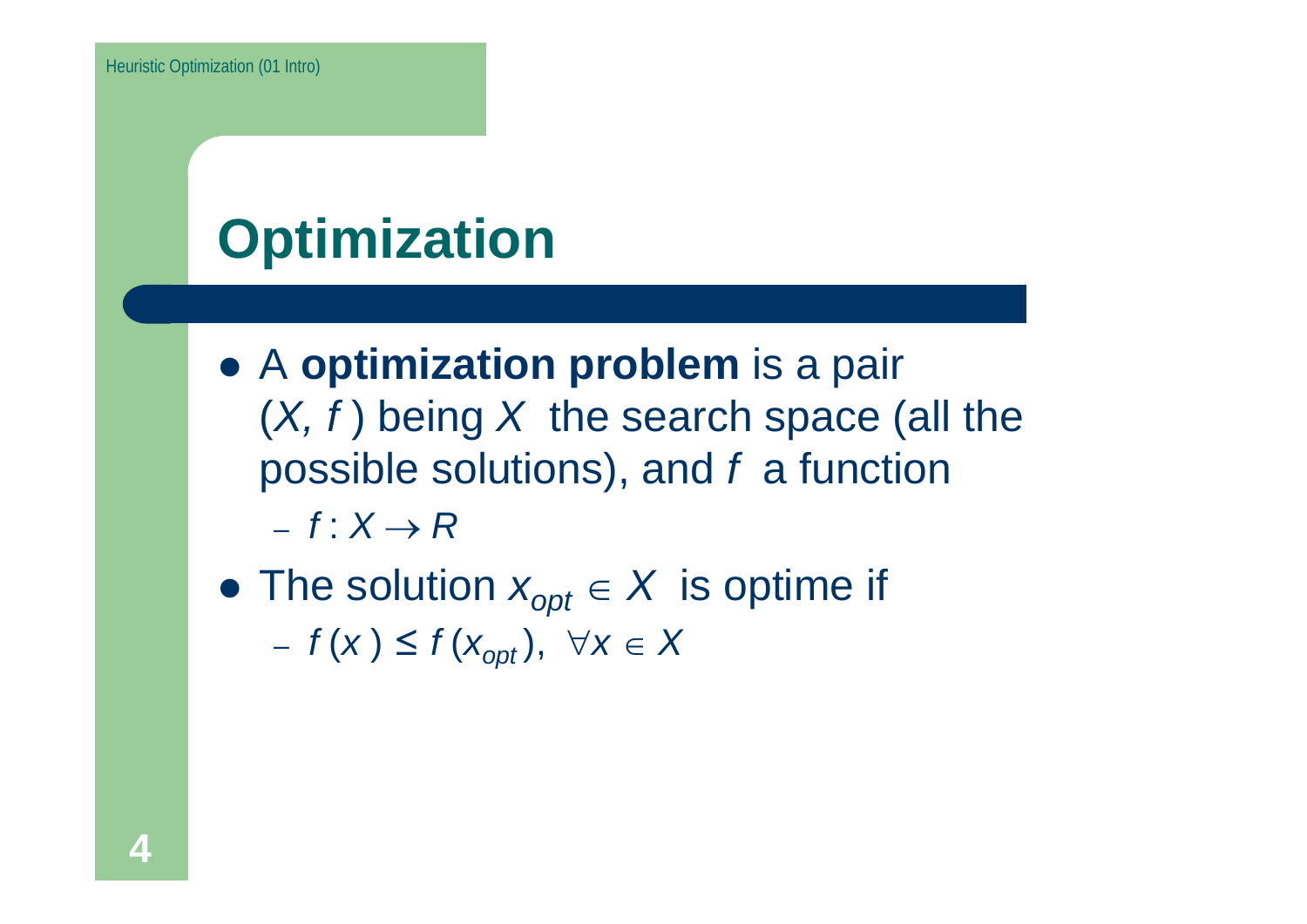#### **Optimization Methods**



#### © W. Williams, '99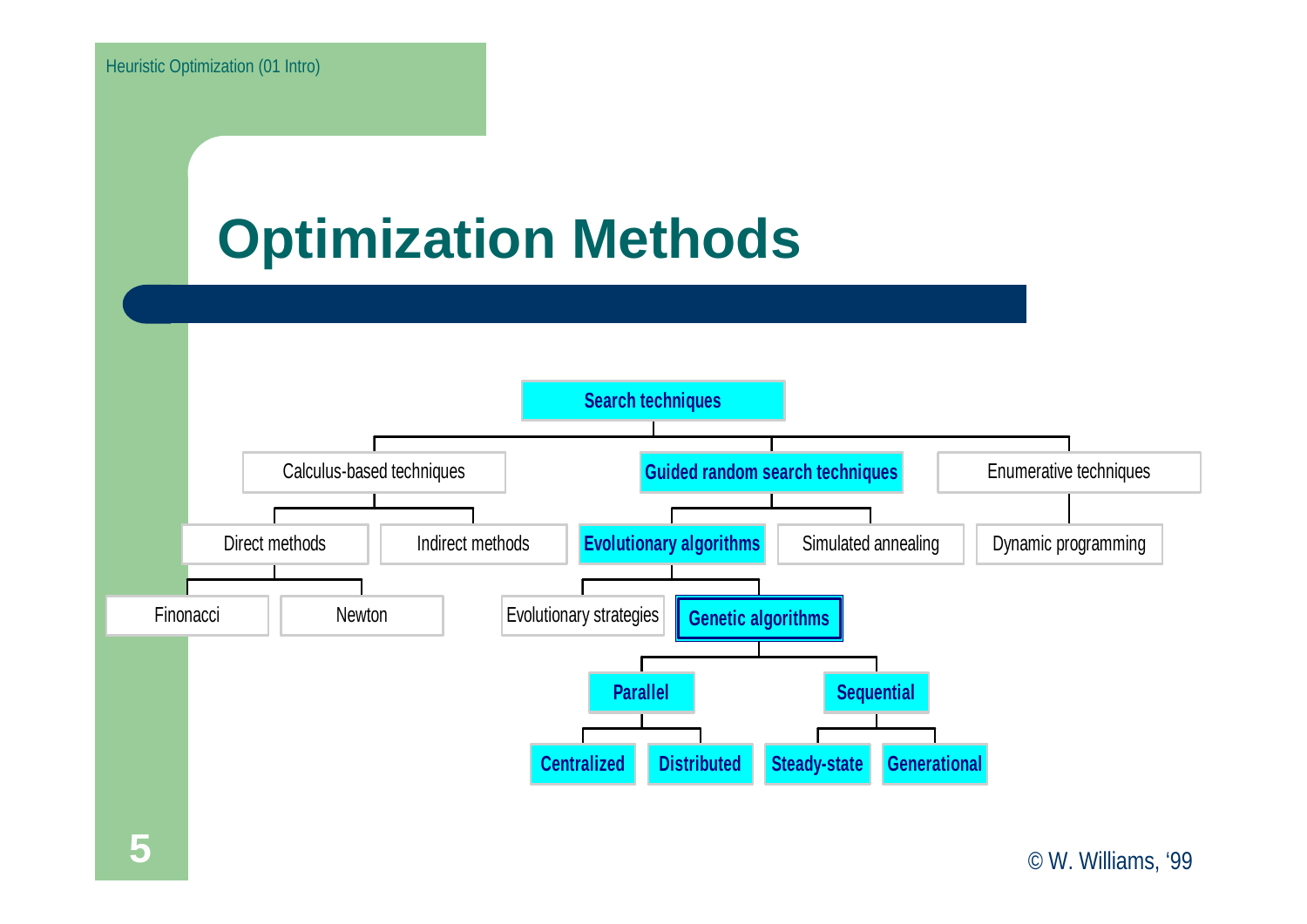#### **Heuristics vs Meta-Heuristics**

- Heuristic derives from the greek verb heuriskein (ενρισκειν) which means "to find"
- Faster than mathematical optimization (branch & bound, simplex, etc)
- "Meta" means "beyond, in an upper lever"
	- –Meta-heuristics are strategies that "guide" the search process
	- – The goal is to explore the search space in order to find (near-)optimal solutions
	- –Meta-heuristics are not problem-specific
	- The basic concepts of meta-heuristics permit an abstract level description
	- They may incorporate mechanisms to avoid getting trapped in confined areas of the search space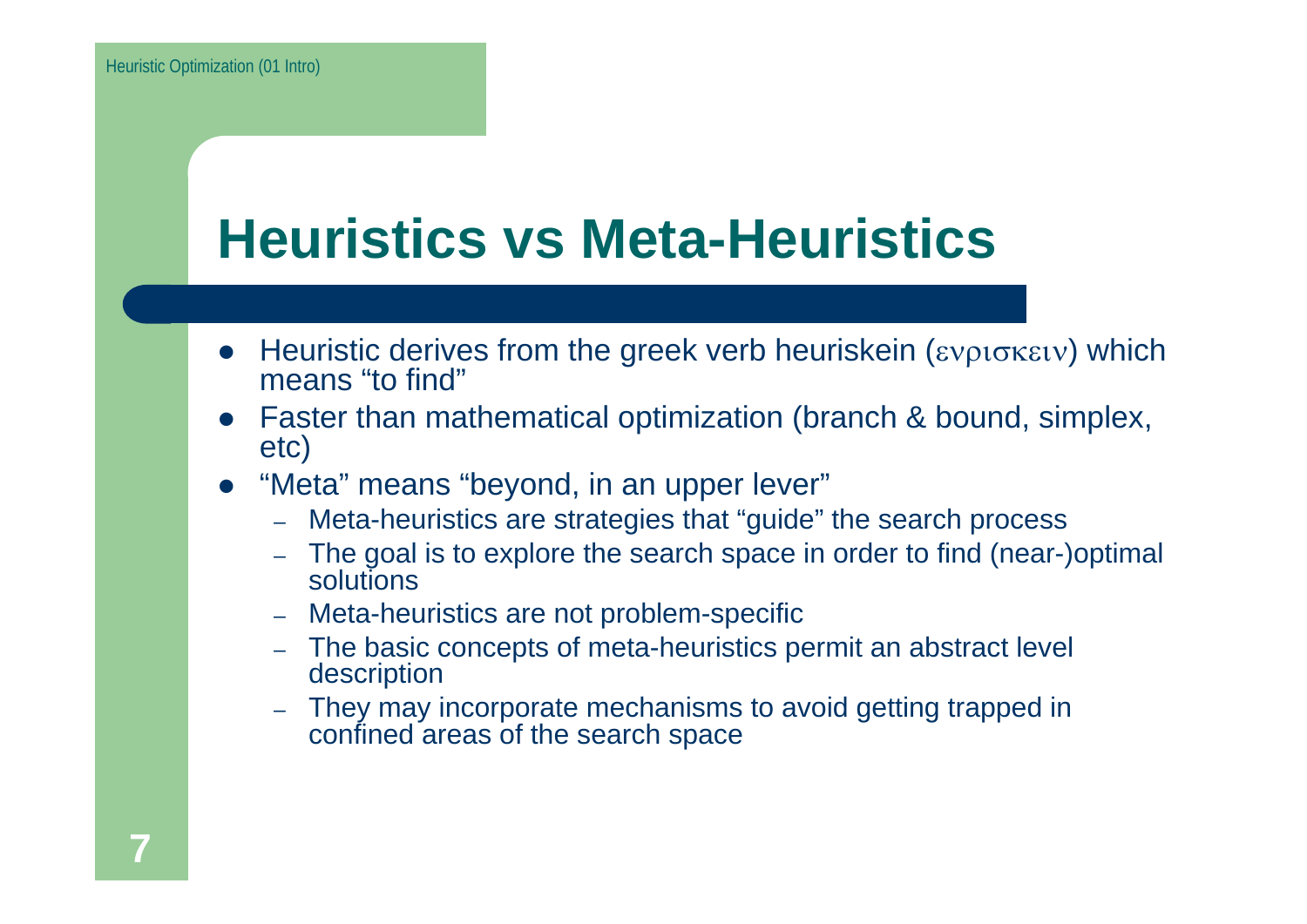## **Classification**

- **Heuristic** 
	- Constructive algorithms (greedy)
	- Local search algorithms (hill-climbing…)
- Meta-heuristic
	- Trajectory methods: Describe a trajectory in the search space during the search process
		- Variable Neighbourhood Search
		- Iterated Local Search
		- Simulated Annealing
		- **Tabu Search**
	- Population-based: Perform search processes which describe the evolution of a set of points in the search space
		- Evolutionary computation (Genetic Algorithms)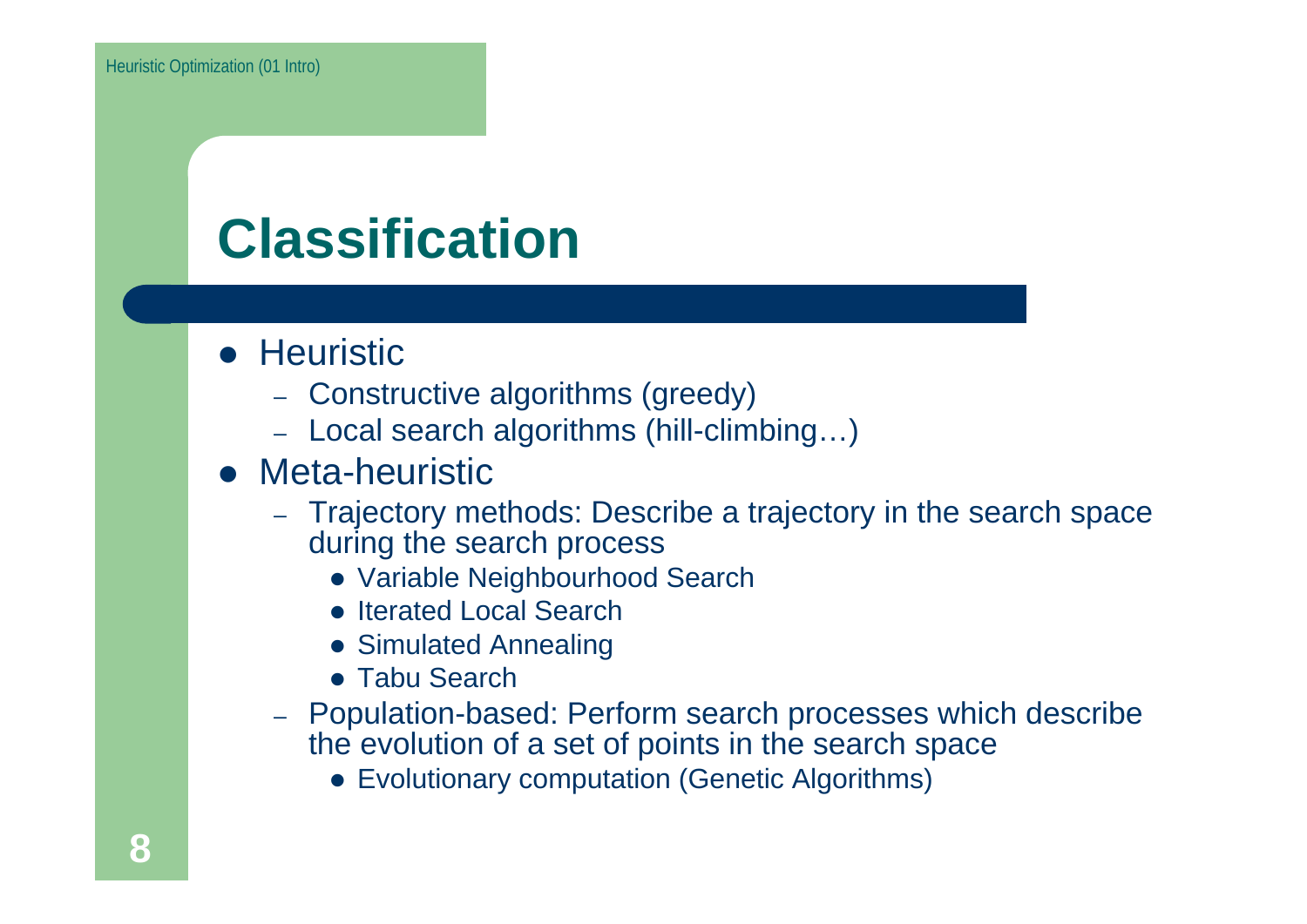## **Greedy**

- Generate solutions from scratch by adding (to an initially empty partial solution) components, until the solution is complete
- A greedy algorithm works in phases. At each phase:
	- You take the best you can get right now, without regard for future consequences
	- You hope that by choosing a *local* optimum at each step, you will end up at a *global* optimum
- **Example (Scheduling):** 
	- 3 processors
	- 9 jobs (3, 5, 6, 10, 11, 14, 15, 18 and 20 minutes)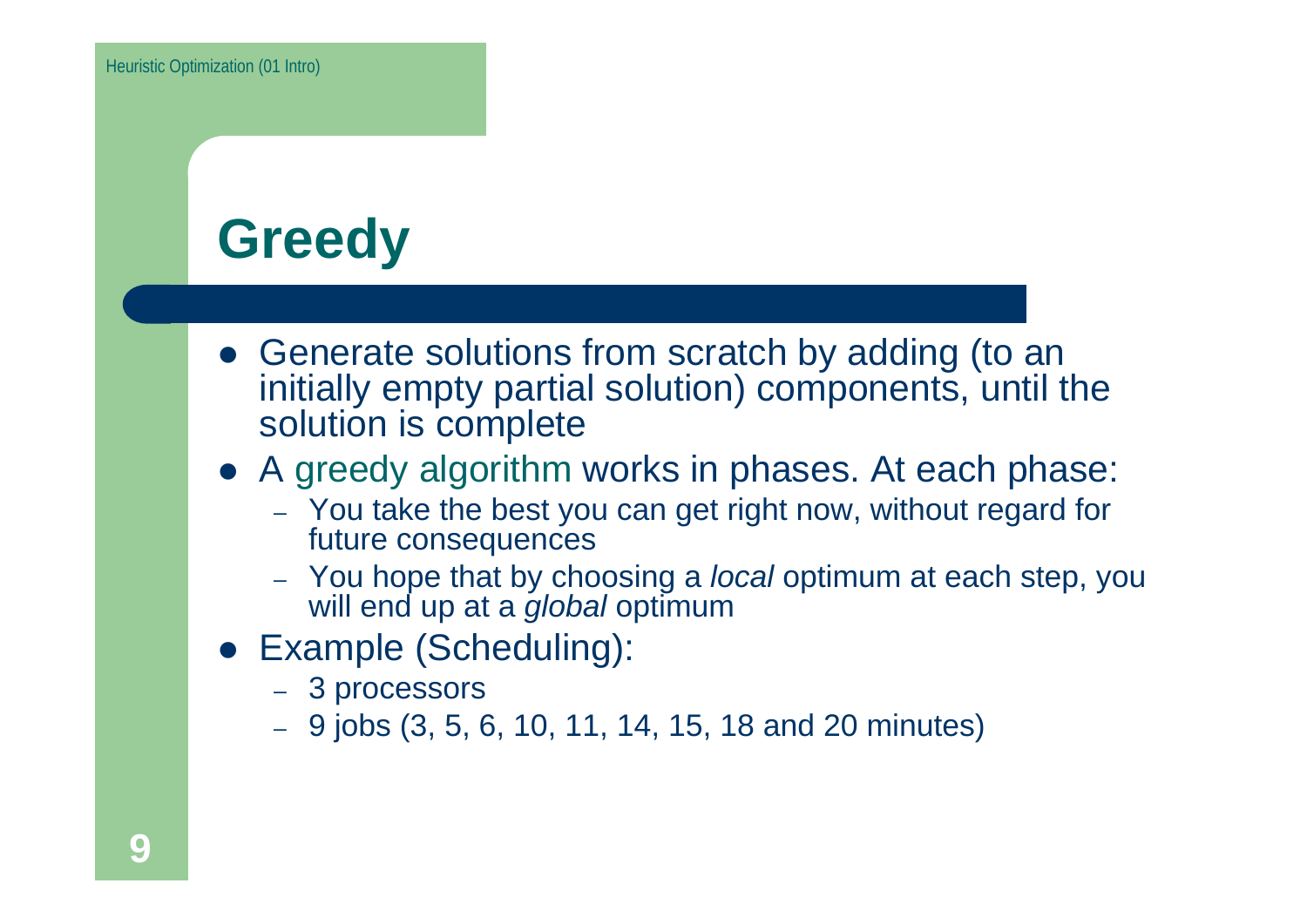#### **Local Search**

- Iterative algorithm:
	- Start from some initial solution
	- Explore the neighbourhood of the current solution
	- Replace the current solution by a better solution
- Different procedures depending on choice criteria and termination criteria
	- *Stochastic*: choose at random
	- *Hill climbing*: only permit moves to neighbours that improve the current
		- **•** Greedy the best neighbour
		- *Anxious* the first neighbour improving
		- Sideways moves allows moves with same fitness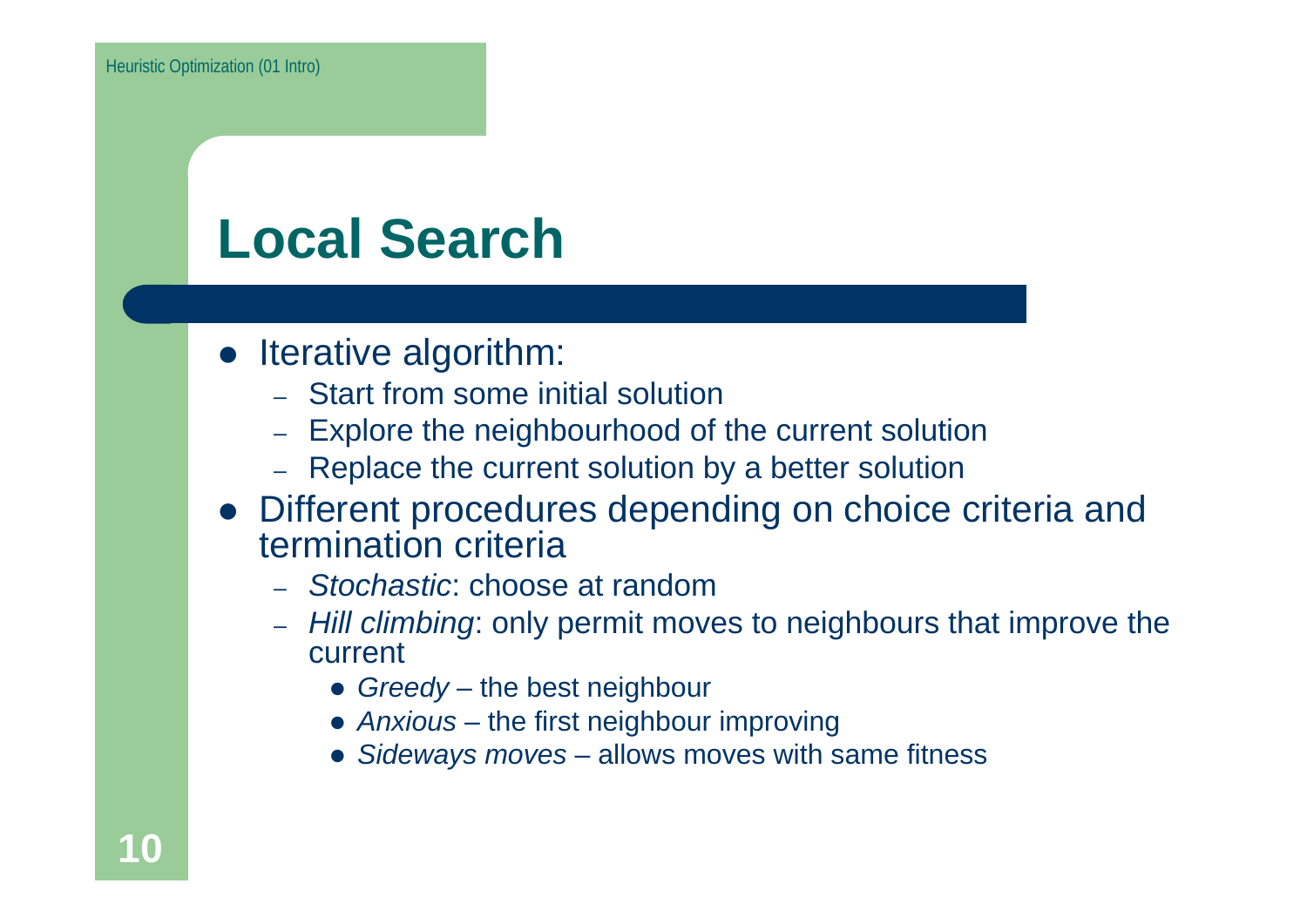#### **Local Search: Problems**

- Success of hill-climbing depends on shape of landscape
	- Shape of landscape depends on problem formulation and fitness function
	- Landscapes for realistic problems often look like a worst-case scenario
	- – NP-hard problems typically have exponential number of localminima
- Failing on neighbourhood search
	- Propensity to deliver solutions which are only local optima
	- Solutions depend on the initial solution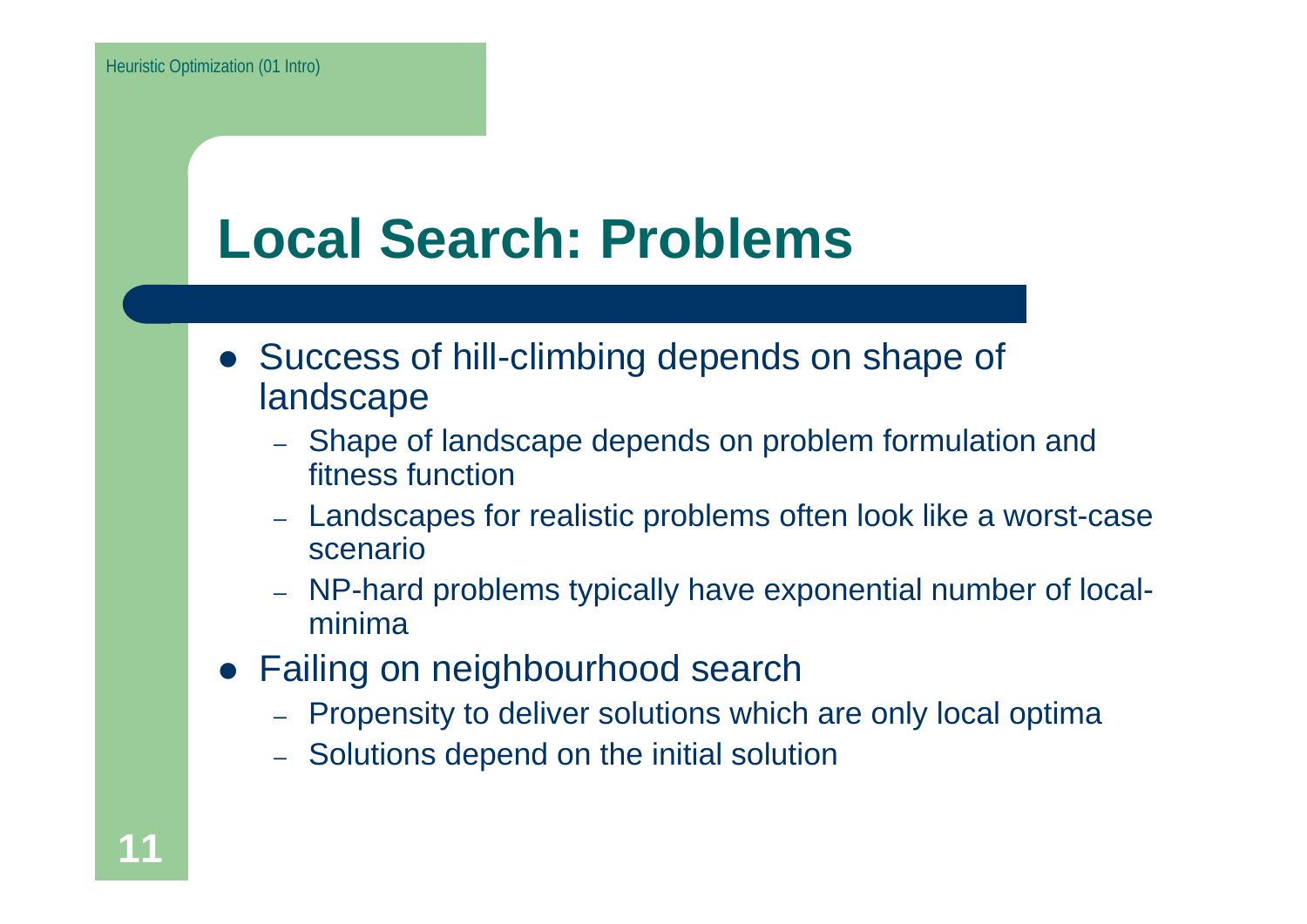#### **Local Search: Solutions**

• Applies local search to an initial solution until it finds the local optimum; then it perturbs the solution and it restarts local search

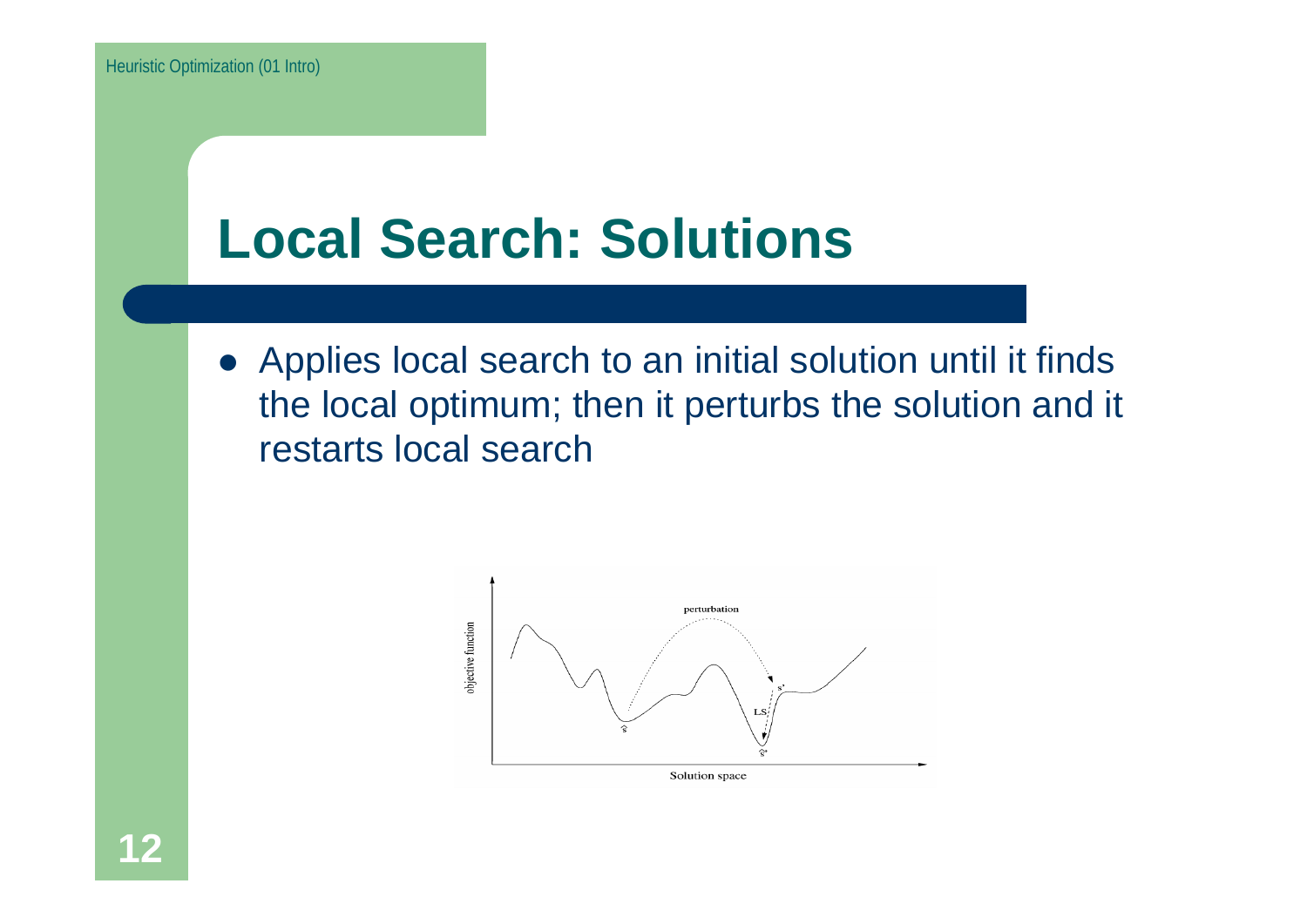#### **Local Search: Solutions**

- Strategy based on dynamically changing neighborhood structure.
- VNS: Different coding schemas represent different neighborhood relations



Solution space (Landscape 2)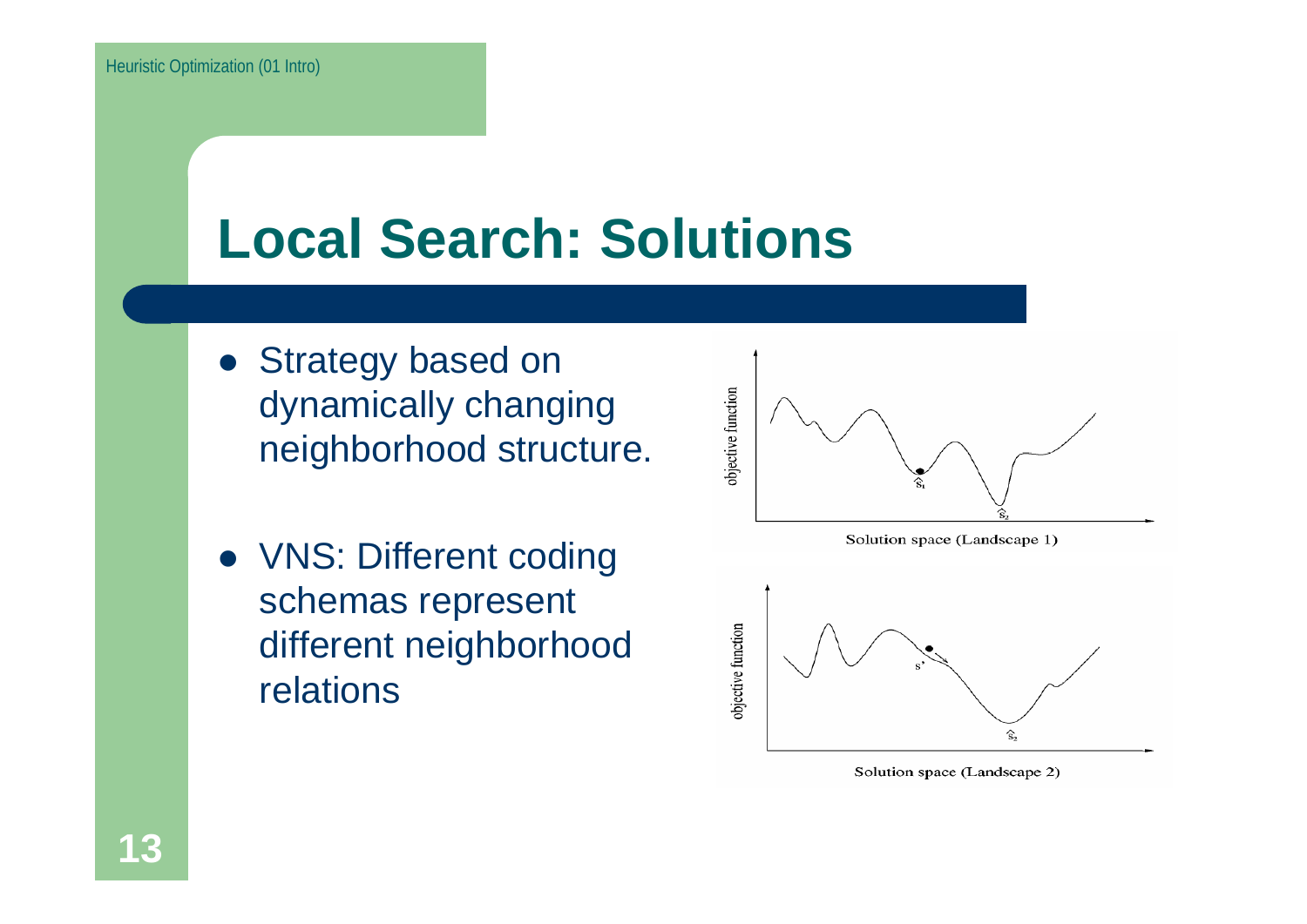### **Tabu Search**

- **Steepest descent with** *memory* 
	- Moves through solution space
	- Uses memory techniques to avoid cycling
- "The overall approach is to avoid entrainment in cycles by forbidding or penalizing moves which take the solution, in the next iteration, to points in the solution space previously visited" (Fred Glover, *Computers and Operations Research*, 1986)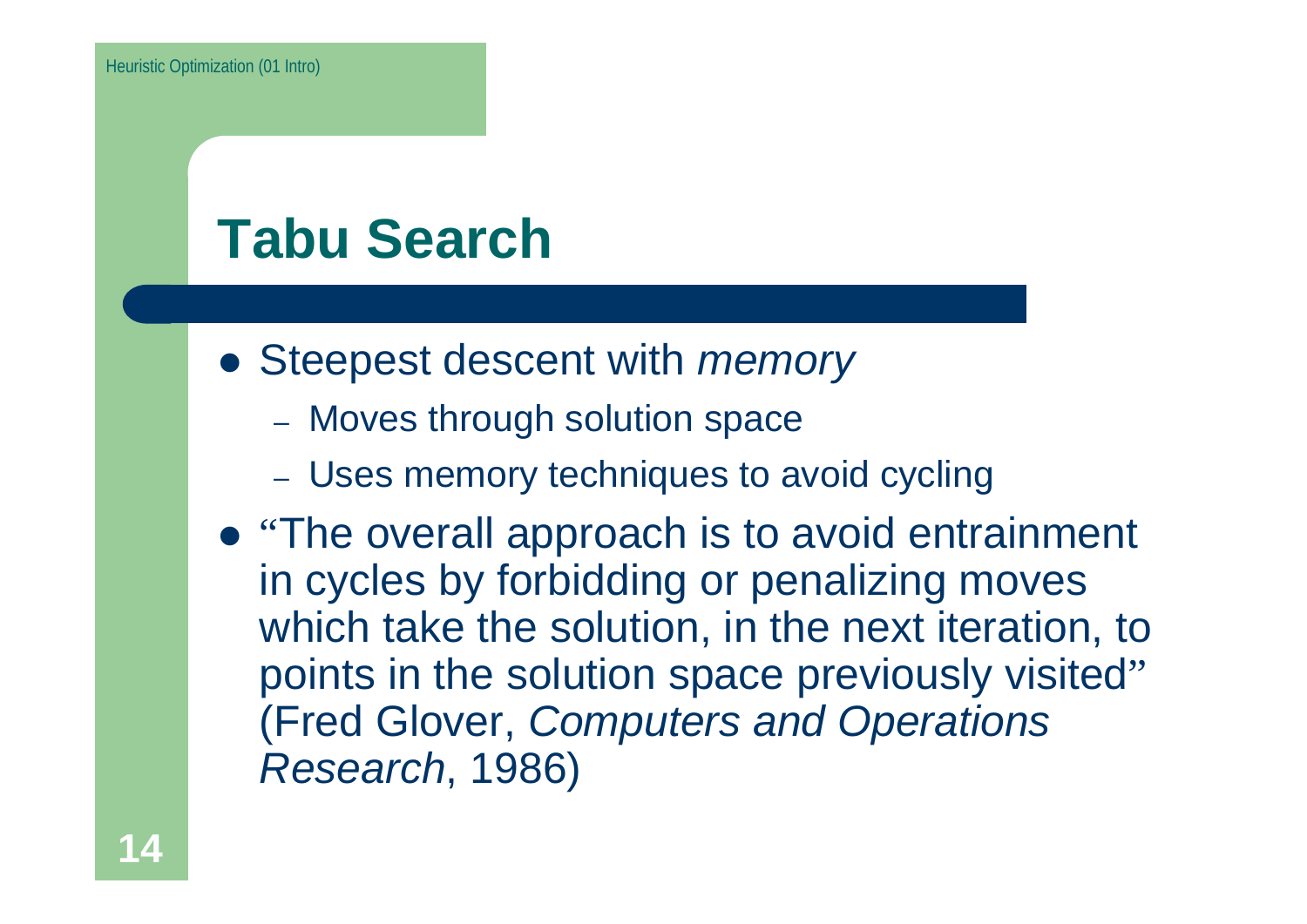## **Tabu Search**

- To avoid revelsal moves the last moves are maked as Tabu
	- Change value of x from false to true:  $[x = false]$  is tabu
	- Swap elements i and j: [Change j,i] is tabu
	- Drop i and add j: [add i] and [drop j] are tabu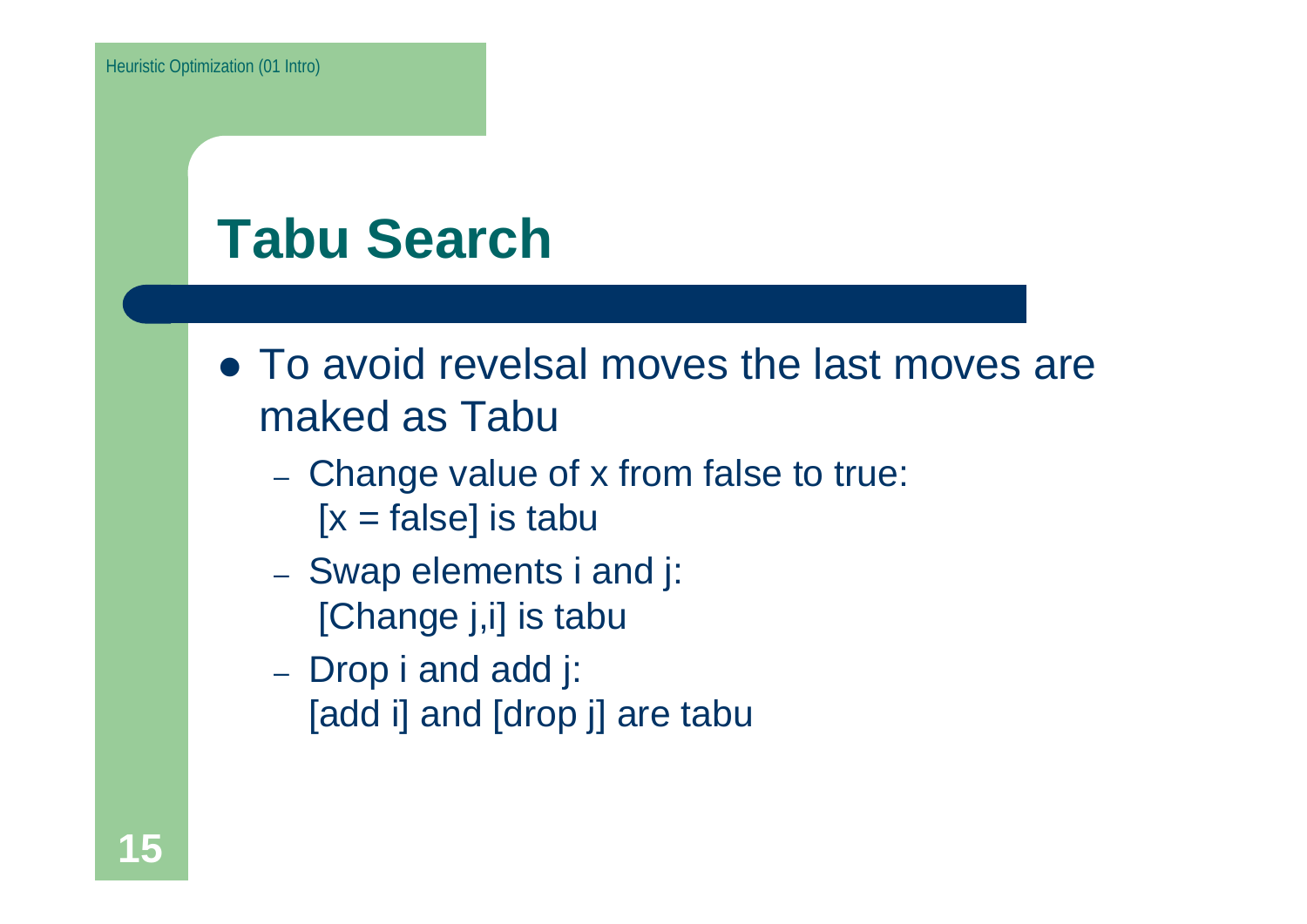#### **Tabu Search: Pros and cons**

- Pros:
	- Tabu Search yields relatively good solutions to previously intractable problems
	- $\mathcal{L}_{\mathcal{A}}$  Tabu Search provides comparable or superior solutions to other optimization techniques
- $\bullet$  Cons:
	- Tabu Search does not guarantee optimality
	- Г Tabu Search is awkward for problems with continuous variables
	- Tabu Search assumes fast performance evaluation
	- Г The construction of tabu list is heuristic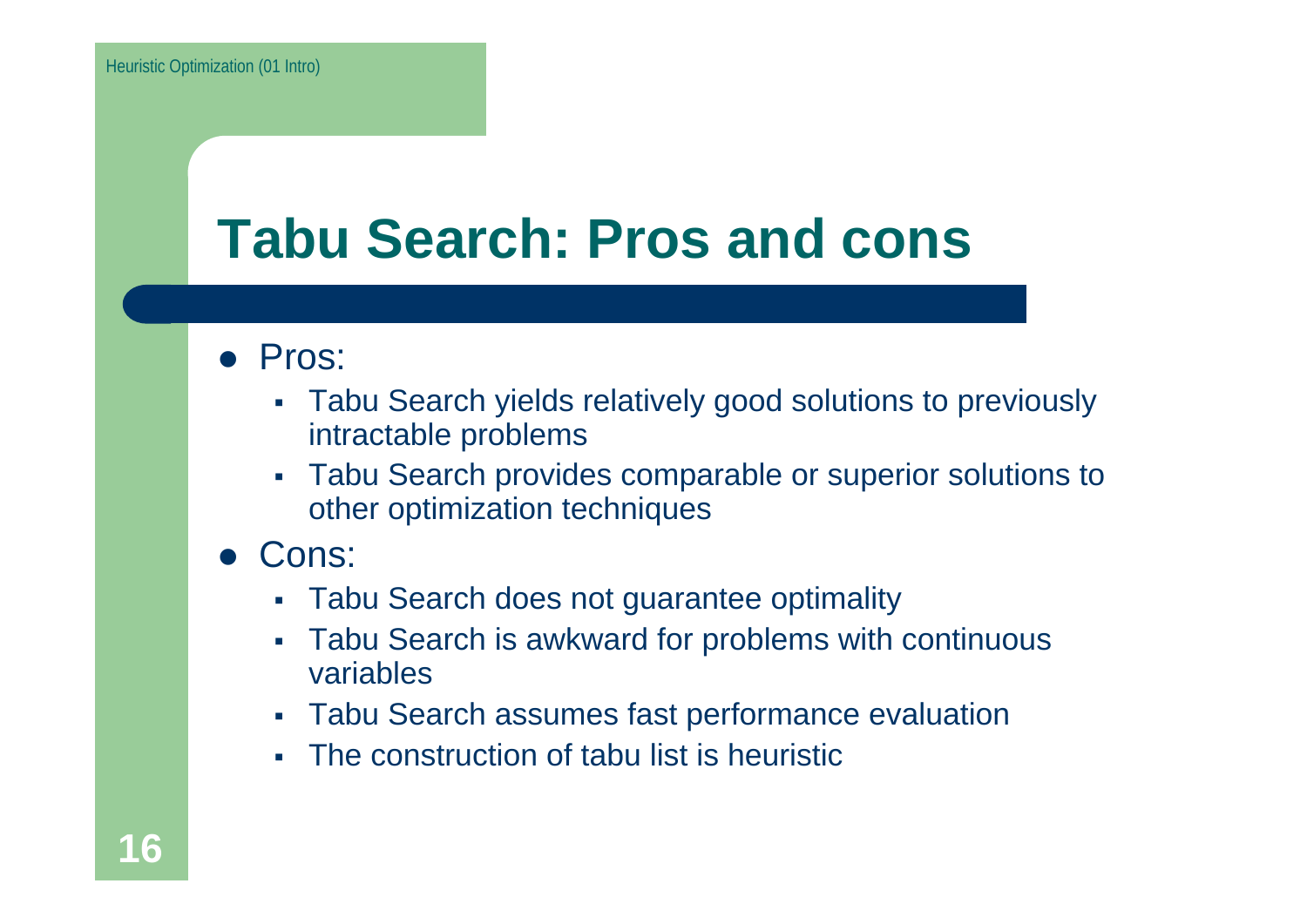## **Simulated Annealing**

- Based on the cooling of material in a heat bath
- Local Search but we allow moves resulting in solutions of worse quality than the current solution
	- Avoid from local solutions